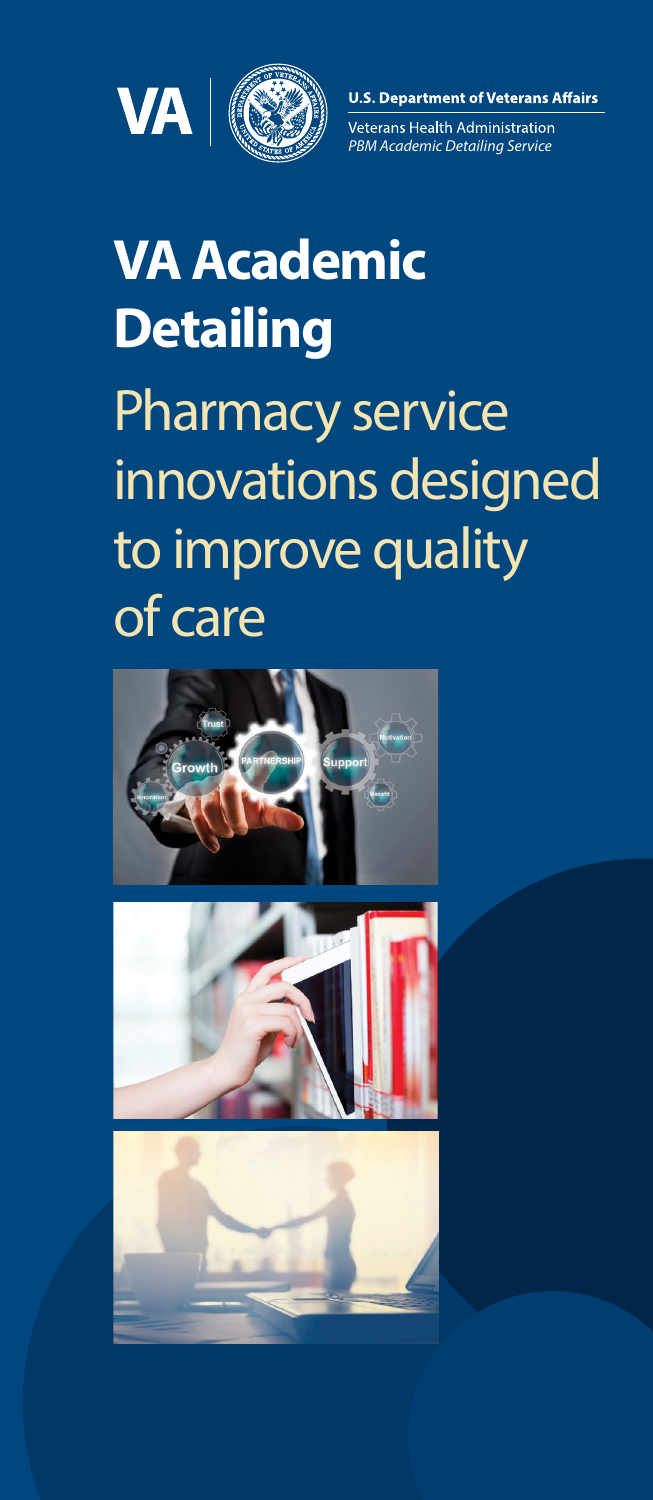## **Customer Service: Our #1 Priority**

### **What is Academic Detailing (AD)?**

**•** Service-oriented outreach providing evidence-based information to health care professionals

### **Why use it?**

- Distills current literature and resources into quick to read information, which saves you time
- Improves Veteran health outcomes
- Proven method of providing evidence-based information in an effective and impactful way

### **How does Academic Detailing work?**

- A pharmacist will contact you to request a short visit, usually lasting only 10–30 minutes
- He or she will discuss information that compliments your practice and assists you in overcoming barriers to achieve patient treatment goals

### **Is AD being used outside the VA?**



AD is being used in:

- Many states in the U.S., including CA, CT, ID, MA, ME, NY, OR, SC, and VT
- Kaiser Permanente and other healthcare systems
- Countries around the world (Australia, Canada, Norway, the Netherlands, Sweden, United Kingdom)